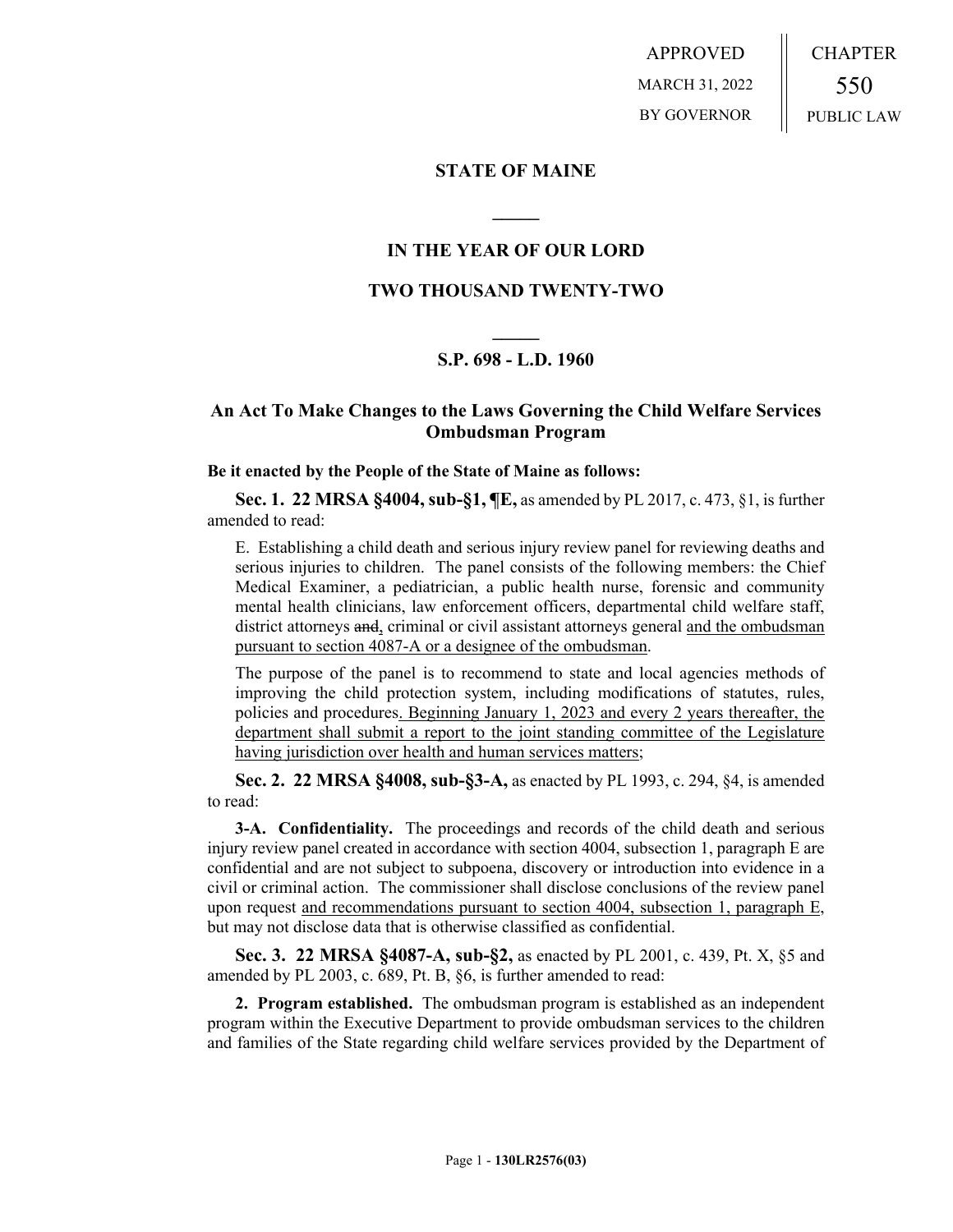Health and Human Services. The program shall consider and promote the best interests of the child involved, answer inquiries and investigate, advise and work toward resolution of complaints of infringement of the rights of the child and family involved. The program must be staffed, under contract, by a full-time director who is an attorney or a master's level social worker who must have with experience in child welfare, development and advocacy, and support staff as determined to be necessary. The program shall function through the staff of the program and volunteers recruited and trained, at the discretion of the nonprofit organization under contract pursuant to subsection 3, to assist in the duties of the program.

**Sec. 4. 22 MRSA §4087-A, sub-§3,** as enacted by PL 2001, c. 439, Pt. X, §5, is amended to read:

**3. Contracted services; terms.** The program shall operate by contract with a nonprofit organization that the Executive Department determines to be free of potential conflict of interest and best able to provide the services on a statewide basis. The ombudsman may not be actively involved in state-level political party activities or publicly endorse, solicit funds for or make contributions to political parties on the state level or candidates for statewide elective office. The ombudsman may not be a candidate for or hold any statewide elective or appointive public office. The contract must include funds for the nonprofit organization to provide health insurance benefits to the staff of the ombudsman program. The contract must be for a term of 5 years, except that the contract may be terminated consistent with the terms of the contract.

**Sec. 5. 22 MRSA §4087-A, sub-§4,** as amended by PL 2005, c. 410, §1, is further amended to read:

**4. Services.** The program shall provide services directly or under contract to persons and families involved with child welfare services and may provide input on the State's child welfare system to the department and the joint standing committee of the Legislature having jurisdiction over health and human services matters. The first priority in the work of the program and any contract for ombudsman services must be case-specific advocacy services. In performing services under this section, the program, as it determines to be appropriate, may create and maintain records and case-specific reports. Any work on systems improvements or lobbying must be adjunctive to case-specific activities. The program may:

A. Provide information to the public about the services of the program through a comprehensive outreach program. The ombudsman shall provide information through a toll-free telephone number or numbers and a publicly accessible website;

B. Answer inquiries, investigate and work toward resolution of complaints regarding the performance and services of the department and participate in conferences, meetings and studies that may improve the performance of the department;

C. Provide services to persons to assist them in protecting their rights;

D. Inform persons of the means of obtaining services from the department;

E. Provide information and referral services;

F. Analyze and provide opinions and recommendations to agencies, the Governor and the Legislature on current or proposed state programs, rules, policies and laws;